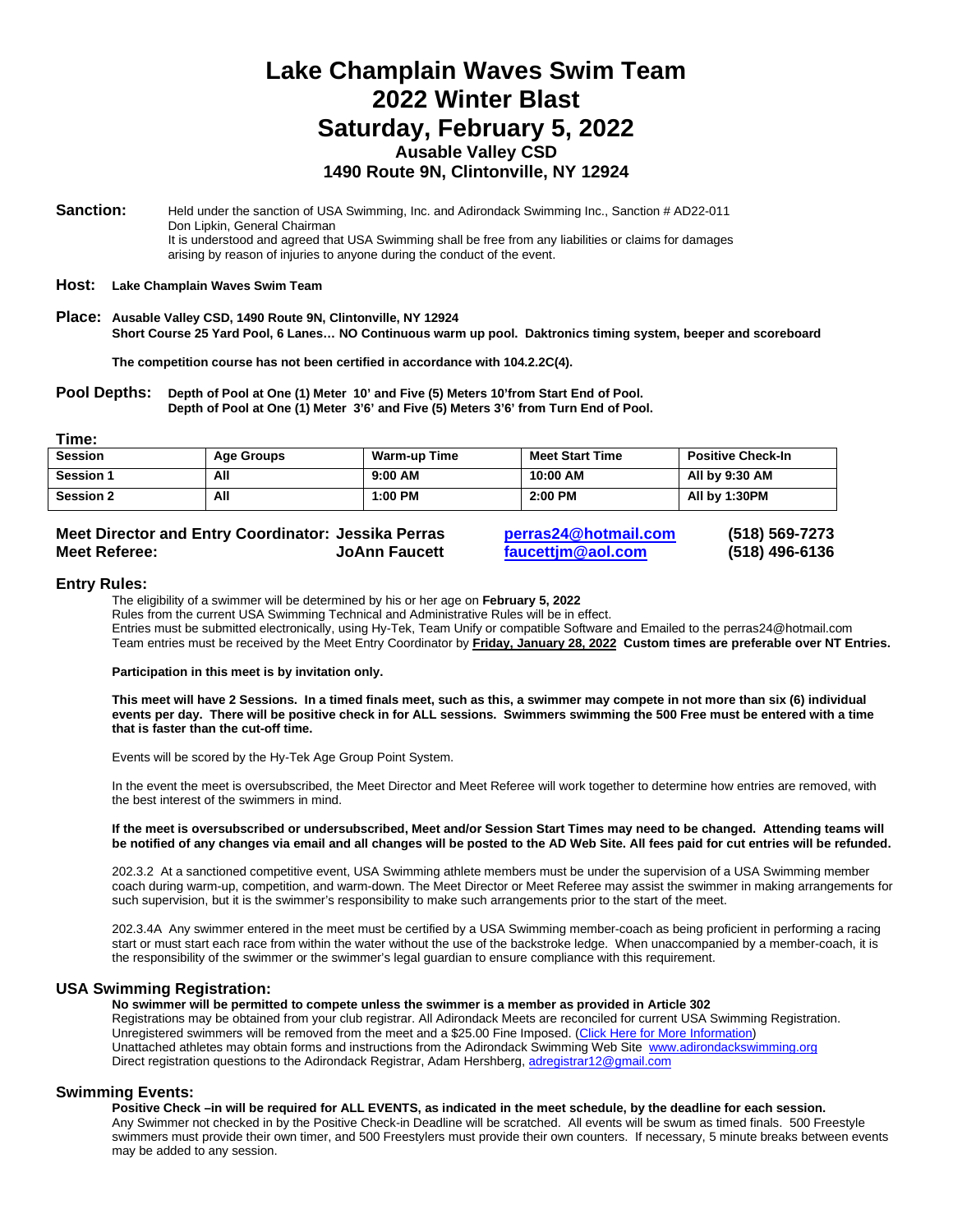|                               | <b>Cut Times for Distance Events</b> |         |
|-------------------------------|--------------------------------------|---------|
| <b>Event 33 Girls 13-14</b>   | <b>500 Free</b>                      | 6:49.39 |
| Event33 Girls 15&O            | <b>500 Free</b>                      | 6:49.39 |
| <b>Event 33 Boys 13-14</b>    | <b>500 Free</b>                      | 6:26.59 |
| <b>Event 33 Boys 15&amp;O</b> | <b>500 Free</b>                      | 6:26.59 |

#### **Warm-Ups:**

Because of the large number of injuries occurring across the country during warm-ups, USA Swimming allows no diving into the pool during the warm-up period except in the designated sprint lanes. We ask that you inform your swimmers of this rule and ask them to fully cooperate with the club officials and marshals in charge of the area.

#### **Timers:**

Clubs will be required to provide timers based upon their number of entries. . 500 Freestyle swimmers must provide their own timers. Lane assignments will be posted to the Adirondack Swimming website [\(www.adirondackswimming.org\)](http://www.adirondackswimming.org/).

#### **Deck Entries:**

#### **Deck Entries will NOT be accepted at this meet.**

#### **Meet Policy:**

Use of Audio or Visual Recording Devices, Including a Cell Phone, is not permitted behind the starting blocks, including any spectator area behind the starting blocks, in changing areas, rest rooms or locker rooms.

Changing into or out of swimsuits other than locker rooms or other designated areas is prohibited.

Operation of a drone, or any other flying apparatus, is prohibited over the venue (pools, athlete/coach areas, spectator areas and open ceiling locker rooms) any time athletes, coaches, officials and/or spectators are present.

No one will be allowed on the deck except USA-S Registered Officials and USA-S Registered Coaches with Current Certifications, USA-S Registered Swimmers and Meet Marshalls and Timers on Shift.

All Officials and Coaches are Required to display USA Swimming Credentials (USA Swimming Membership Card) while on deck. If, at an AD Sanctioned Meet, an individual is found on deck, acting in any coaching capacity and is determined to be out of compliance with USA Swimming requirements for coaches, that individual will be removed from the deck and the represented club will be fined \$250. Any swimmer found in an unauthorized area will be asked to immediately leave the premises. No exceptions. Each team is responsible for supervising its members.

All applicable adults participating in or associated with this meet acknowledge that they are subject to the provisions of the USA Swimming Minor Athlete Abuse Prevention Policy ("MAAPP"), and that they understand that compliance with the MAAPP policy is a condition of participation in the conduct of this competition.

An inherent risk of exposure to COVID-19 exists in any public place where people are present. COVID-19 is an extremely contagious disease that can lead to severe illness and death. According to the Centers for Disease Control and Prevention, senior citizens and individuals with underlying medical conditions are especially vulnerable.

USA Swimming, Inc., cannot prevent you (or your child(ren)) from becoming exposed to, contracting, or spreading COVID-19 while participating in USA Swimming sanctioned events. It is not possible to prevent against the presence of the disease. Therefore, if you choose to participate in a USA Swimming sanctioned event, you may be exposing yourself to and/or increasing your risk of contracting or spreading COVID-19.

BY ATTENDING OR PARTICIPATING IN THIS COMPETITION, YOU VOLUNTARILY ASSUME ALL RISKS ASSOCIATED WITH EXPOSURE TO COVID-19 AND FOREVER RELEASE AND HOLD HARMLESS USA SWIMMING AND [THE LSC] AND EACH OF THEIR OFFICERS, DIRECTORS, AGENTS, EMPLOYEES OR OTHER REPRESENTATIVES FROM ANY LIABILITY OR CLAIMS INCLUDING FOR PERSONAL INJURIES, DEATH, DISEASE OR PROPERTY LOSSES, OR ANY OTHER LOSS, INCLUDING BUT NOT LIMITED TO CLAIMS OF NEGLIGENCE AND GIVE UP ANY CLAIMS YOU MAY HAVE TO SEEK DAMAGES, WHETHER KNOWN OR UNKNOWN, FORESEEN OR UNFORESEEN, IN CONNECTION THEREWITH.

#### **This statement (Covid-19) shall also be included in heat sheets.**

#### **COVID-19 Guidelines**

#### **General**

● We are fortunate to be permitted to use the facilities at Ausable Valley Central School District. Proper conduct on the part of all swimmers and spectators is expected at all times. The meet area is restricted to the pool and adjoining locker rooms, the adjacent hallway and eating area. Any swimmer found in an area designated out-of-bounds will be barred from participating in the remainder of the meet.

● All individuals are expected to remain socially distant to the extent possible prior to, while in, and when exiting the facility.

● Only Meet personnel, volunteers, coaches and swimmers registered in the meet will be allowed on deck.

● All individuals entering the facility are expected to be masked prior to entry and wear the mask properly covering the nose and mouth.

No gaiter face coverings are permitted within AVCSD.

● Spectators are allowed. No limitations on numbers other than a town fire code. Masks are required.

● Swimmers are expected to arrive in their suits. Swimmers may change before they exit the facility within designated locker rooms.

● Locker rooms will be available for restroom purposes and changing out of swim attire at the end of the individual involvement of the meet. Monitors will be stationed at each locker room entrance to ensure limited individuals are inside at any given time.

● All meet personnel, volunteers, officials, coaches and spectators are required to wear a properly worn mask at all times while in the facility. The only exception to this is when the meet referee needs to blow the whistle.

● Swimmers are required to wear a mask at all times except when in the water.

● Swimmers are expected to put their mask back on immediately after exiting the water before moving around on deck.

● All personnel in the facility are expected to bring their own water bottle. Use of the water fountains is restricted to refilling bottles only.

● All swimmers must bring their own clear plastic bag with the athlete's name and team on it to secure and identify their mask when they are in the water.

• Entrance onto and from the pool deck will be through the locker room doors.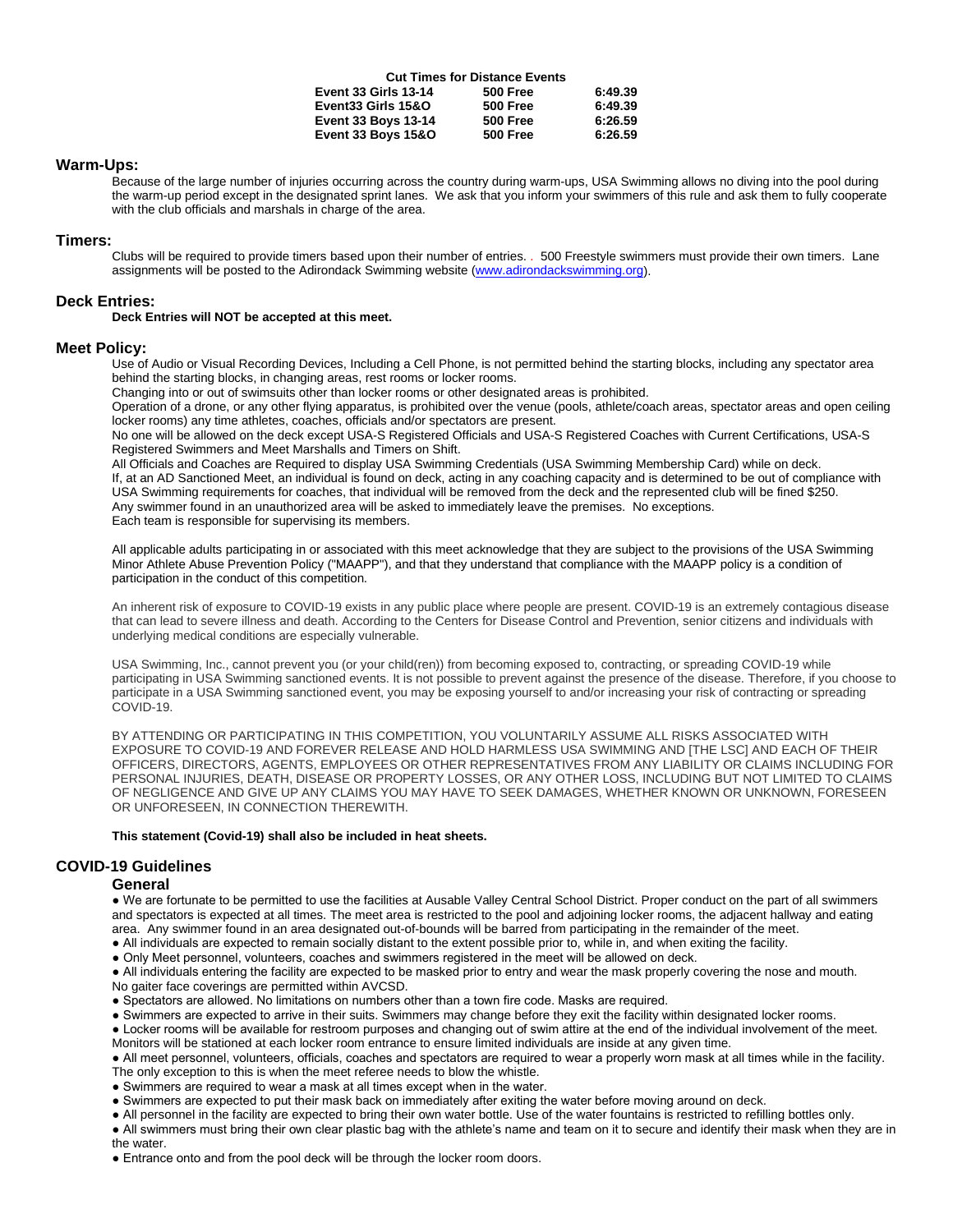#### **Team seating:**

- Each team will have ample room for their swimmers and coaches to place their bags and sit.
- Swimmers are expected to remain in their area except when racing, preparing to or completing a race or when needing to use the rest room.

#### **Pre-meet warm-up:**

● Each team may be assigned warm-up lanes. In the event of more teams than lane space, teams will be assigned warm-up lanes and timeslots.

- Swimmers are expected to minimize their time on the wall while warming up.
- Coaches are expected to oversee and monitor warm-ups to ensure proper distancing is maintained.

#### **In-meet warm-up/warm-down:**

● All swimmers asked to minimize their time on the wall during these times.

#### **Swimmer Competition:**

- A maximum of 3 heats will stage behind the blocks in each lane in designated locations.
- Swimmers are to stay in designated locations behind each lane and move forward once the heat before them moves.
- Swimmers in the completed heat will exit the water, put their masks on and leave the area before the next heat is called to the blocks.
- Swimmers should keep their mask on until their heat is called to the blocks, at which time they should place their masks in their bag and place it next to the lane.

● Timers are to step back from the edge of the pool once they have recorded the finish to allow the swimmer space to exit the water and place their mask on.

#### **Meet personnel, volunteer, official, spectator, and coach Facility Use:**

- Restrooms in the lobby are available for use.
- Face coverings are to be properly worn at all times

#### **Services:**

**Food will be on sale throughout the meet and should be eaten in the designated areas while masks are off. A meet program will be available which will cover all sessions. Smoking is not permitted in the building. Parents, coaches and swimmers are not to bring glass containers of any kind into the pool area.** 

#### **Disabled Athletes:**

Adirondack Swimming welcomes athletes with disabilities. Athletes with disabilities are required to contact the Meet Director at least 2 weeks in advance of the meet so that provisions can be made for any special accommodations.

#### **Entry Fees:**

An entry summary sheet is included to compute your team entry fees. The entry fees are \$4.75 per individual event and there is a \$2.00 per swimmer surcharge. These fees include the travel fund assessment fee which is fifty cents (\$.50) per individual entry and \$2.00 per swimmer entered in the meet.

#### **ALL MANUAL ENTRIES(NON-ELECTRONIC) ARE SUBJECT TO A SURCHARGE OF \$1.00 PER ENTRY, WHICH APPLIES TO INDIVIDUAL ENTRIES.**

Make your entry check payable **to Lake Champlain Waves Swim Team** and mail your check and entry summary sheet to the **Meet Entry Coordinator** at PO Box 2452, Plattsburgh, NY 12901 and entry summary sheet

*Entries will be entered to the meet upon receipt of your check.*

#### **Photographers:**

Only Professional Photographers or Videographers hired by the host team or Press Photographers, who have been approved in advance by the meet director, will be allowed on deck. A Photographer Registration form must be completed and submitted to the meet director for approval, prior to the meet. Forms are available on the Adirondack Swimming website as well as from the Meet Director. Click here for a direct link to the registration form.

Swimmer's families, taking photos of their children from the spectator area, are not subject to this policy.

*Parents and Professionals, please refer to the "Meet Policy" above for general restrictions pertaining to all photography at Sanctioned meets*.

#### **Awards:**

Individual event ribbons will be awarded to  $1<sup>st</sup>-6<sup>th</sup>$  place. A surprise will be awarded to **ALL** Heat Winners

#### **Time Trials:**

**Time Trials will be offered at the discretion of the meet director and the meet referee.**

#### **Officials:**

There will be an official's meeting conducted promptly 30 minutes before each session. Attendance is MANDATORY to work the meet. Please sign up in official's room before the start of officials meeting.

### **If you have any questions please contact the meet manager Jessika Perras by email at perras24@hotmail.com**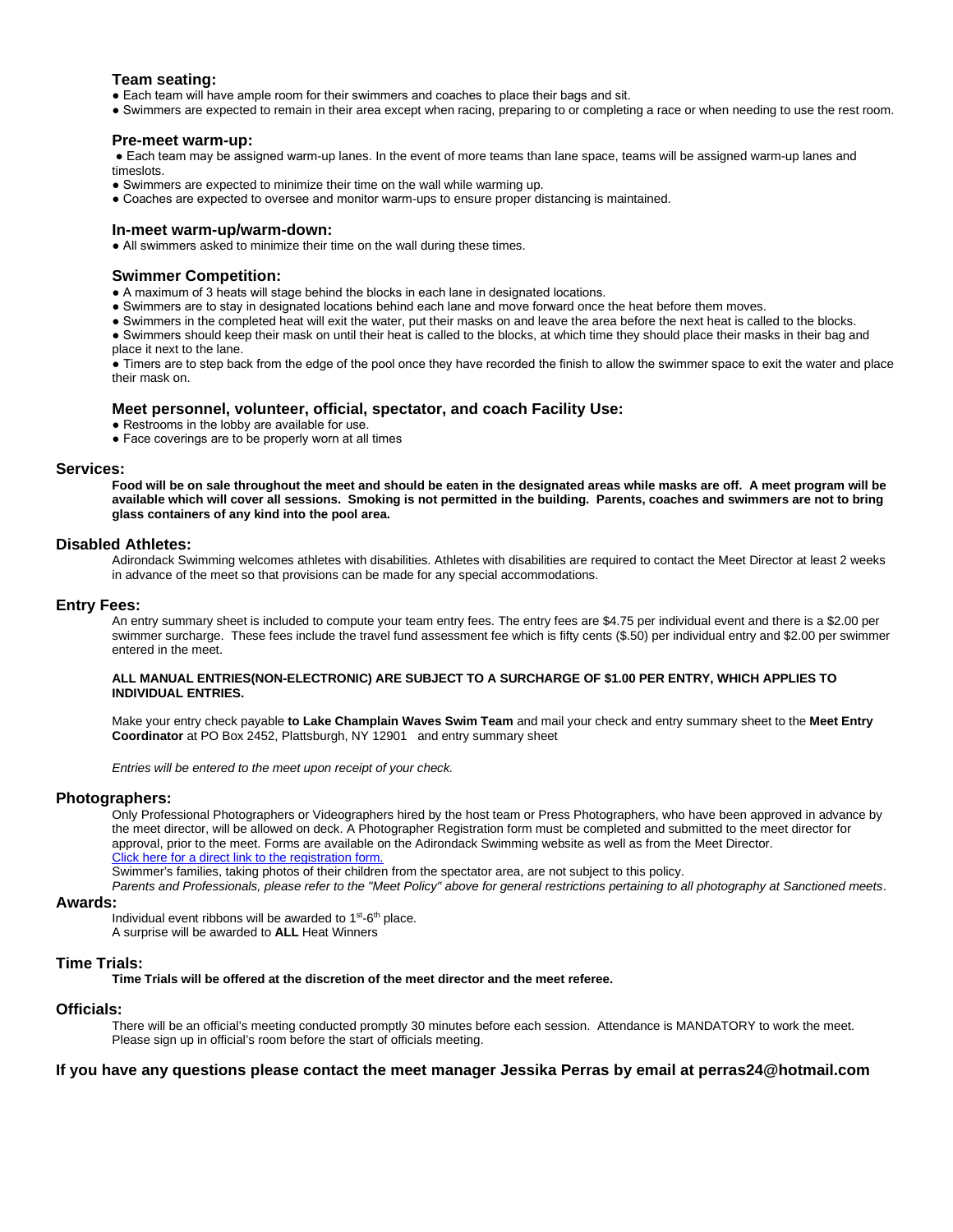# **2022 Winter Blast Saturday, February 5, 2022 Ausable Valley CSD**

## **SESSION 1**

### **WARM-UPS 9:00AM … POSITIVE CHECK-IN BY 9:30AM … SESSION BEGINS 10:00AM**

| <b>GIRLS</b>   | <b>AGE GROUP</b> | <b>EVENT</b>          | <b>BOYS</b>   |
|----------------|------------------|-----------------------|---------------|
| <b>EVENTS</b>  |                  | <b>DESCRIPTION</b>    | <b>EVENTS</b> |
|                |                  |                       |               |
| 1              | $13 - 14$        | 100 Freestyle         | 2             |
| 3              | 15 & O           | 100 Freestyle         | 4             |
| 5              | $13 - 14$        | 100 Backstroke        | 6             |
| $\overline{7}$ | 15 & O           | 100 Backstroke        | 8             |
| 9              | $13 - 14$        | 200 Individual Medley | 10            |
| 11             | 15 & O           | 200 Individual Medley | 12            |
| 13             | $13 - 14$        | 100 Breaststroke      | 14            |
| 15             | 15 & O           | 100 Breaststroke      | 16            |
| 17             | $13 - 14$        | 200 Freestyle         | 18            |
| 19             | 15 & O           | 200 Freestyle         | 20            |
| 21             | $13 - 14$        | 100 Butterfly         | 22            |
| 23             | 15 & O           | 100 Butterfly         | 24            |
| 25             | $13 - 14$        | 50 Freestyle          | 26            |
| 27             | 15 & O           | 50 Freestyle          | 28            |
| 29             | $13 - 14$        | 200 Backstroke        | 30            |
| 31             | 15 & O           | 200 Backstroke        | 32            |
| 33             | 13 & O           | Mixed 500 Freestyle   | 33            |

# **SESSION 2**

# **WARM-UPS 1:00PM … POSITIVE CHECK-IN BY 1:30PM … SESSION BEGINS 2:00PM**

| <b>GIRLS</b>  | <b>AGE GROUP</b> | <b>EVENT</b>          | <b>BOYS</b>   |
|---------------|------------------|-----------------------|---------------|
| <b>EVENTS</b> |                  | <b>DESCRIPTION</b>    | <b>EVENTS</b> |
|               |                  |                       |               |
| 35            | $11 - 12$        | 100 Individual Medley | 36            |
| 37            | 10 & Under       | 100 Individual Medley | 38            |
| 39            | $11 - 12$        | 50 Freestyle          | 40            |
| 41            | 10 & Under       | 50 Freestyle          | 42            |
| 43            | $11 - 12$        | 100 Backstroke        | 44            |
| 45            | 10 & Under       | 100 Backstroke        | 46            |
| 47            | $11 - 12$        | 50 Breaststroke       | 48            |
| 49            | 10 & Under       | 50 Breaststroke       | 50            |
| 51            | $11 - 12$        | 100 Freestyle         | 52            |
| 53            | 10 & Under       | 100 Freestyle         | 54            |
| 55            | $11 - 12$        | 50 Backstroke         | 56            |
| 57            | 10 & Under       | 50 Backstroke         | 58            |
| 59            | $11 - 12$        | 100 Breaststroke      | 60            |
| 61            | 10 & Under       | 100 Breaststroke      | 62            |
| 63            | $11 - 12$        | 50 Butterfly          | 64            |
| 65            | 10 & Under       | 50 Butterfly          | 66            |

**Each Swimmer May Swim A Maximum of 6 Events per Day \$4.75 per Individual Event per Athlete for ALL Athletes \$2.00 per Athlete Surcharge For Manual Entries, Add \$1.00 Per Entry (individual)**